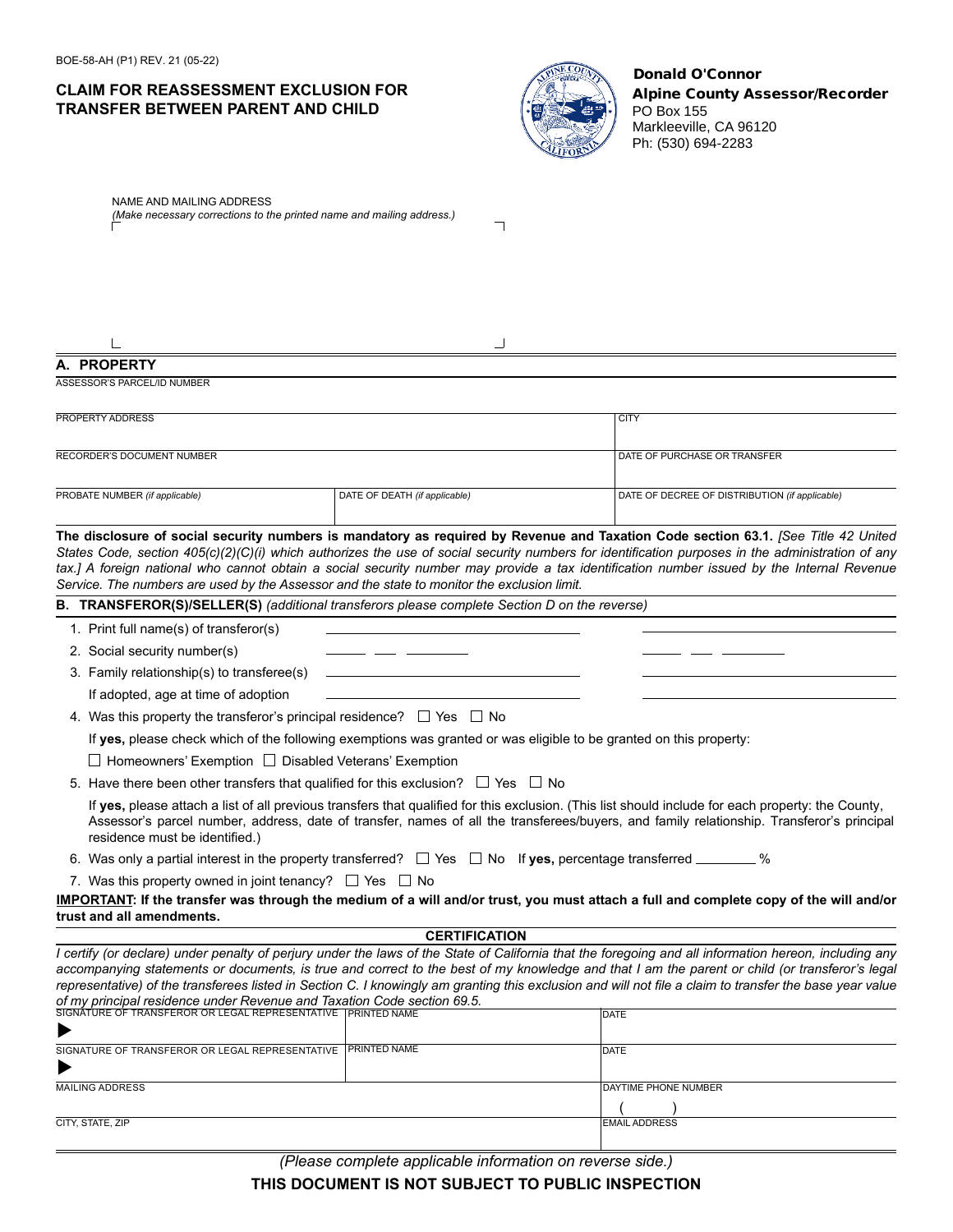#### **C. TRANSFEREE(S)/BUYER(S)** *(additional transferees please complete Section E below)*

| 1. Print full name(s) of transferee(s). |  |  |  |
|-----------------------------------------|--|--|--|
|                                         |  |  |  |

2. Family relationship(s) to transferor(s)

If adopted, age at time of adoption  $\equiv$ 

If stepparent/stepchild relationship is involved, was parent still married to or in a registered domestic partnership *(registered means registered with the California Secretary of State*) with stepparent on the date of purchase or transfer?  $\Box$  Yes  $\Box$  No

If **no**, was the marriage or registered domestic partnership terminated by:  $\Box$  Death  $\Box$  Divorce/Termination of partnership

If terminated by death, had the surviving stepparent remarried or entered into a registered domestic partnership as of the date of purchase or transfer?  $\Box$  Yes  $\Box$  No

If in-law relationship is involved, was the child-in-law still married to or in a registered domestic partnership with the child on the date of purchase or transfer?  $\Box$  Yes  $\Box$  No

If **no**, was the marriage or registered domestic partnership terminated by:  $\Box$  Death  $\Box$  Divorce/Termination of partnership

If terminated by death, had the surviving child-in-law remarried or entered into a registered domestic partnership as of the date of purchase or transfer?  $\Box$  Yes  $\Box$  No

3. ALLOCATION OF ExCLUSION (If the full cash value of the real property transferred exceeds the one million dollar value exclusion, the transferee must specify on an attachment to this claim the amount and allocation of the exclusion that is being sought.)

#### **CERTIFICATION**

*I certify (or declare) under penalty of perjury under the laws of the State of California that the foregoing and all information hereon, including any accompanying statements or documents, is true and correct to the best of my knowledge and that I am the parent or child (or transferee's legal representative) of the transferors listed in Section B; and that all of the transferees are eligible transferees within the meaning of section 63.1 of the Revenue and Taxation Code.*

| SIGNATURE OF TRANSFEREE OR LEGAL REPRESENTATIVE | PRINTED NAME | DATE                        |
|-------------------------------------------------|--------------|-----------------------------|
| <b>MAILING ADDRESS</b>                          |              | <b>DAYTIME PHONE NUMBER</b> |
| CITY, STATE, ZIP                                |              | <b>EMAIL ADDRESS</b>        |

**Note:** The Assessor may contact you for additional information.

#### **D. ADDITIONAL TRANSFEROR(S)/SELLER(S)**

| <b>NAME</b> | <b>SOCIAL SECURITY NUMBER</b> | <b>SIGNATURE</b> | <b>RELATIONSHIP</b> |
|-------------|-------------------------------|------------------|---------------------|
|             |                               |                  |                     |
|             |                               |                  |                     |
|             |                               |                  |                     |
|             |                               |                  |                     |

#### **E. ADDITIONAL TRANSFEREE(S)/BUYER(S)**

| <b>NAME</b> | <b>RELATIONSHIP</b> |
|-------------|---------------------|
|             |                     |
|             |                     |
|             |                     |
|             |                     |